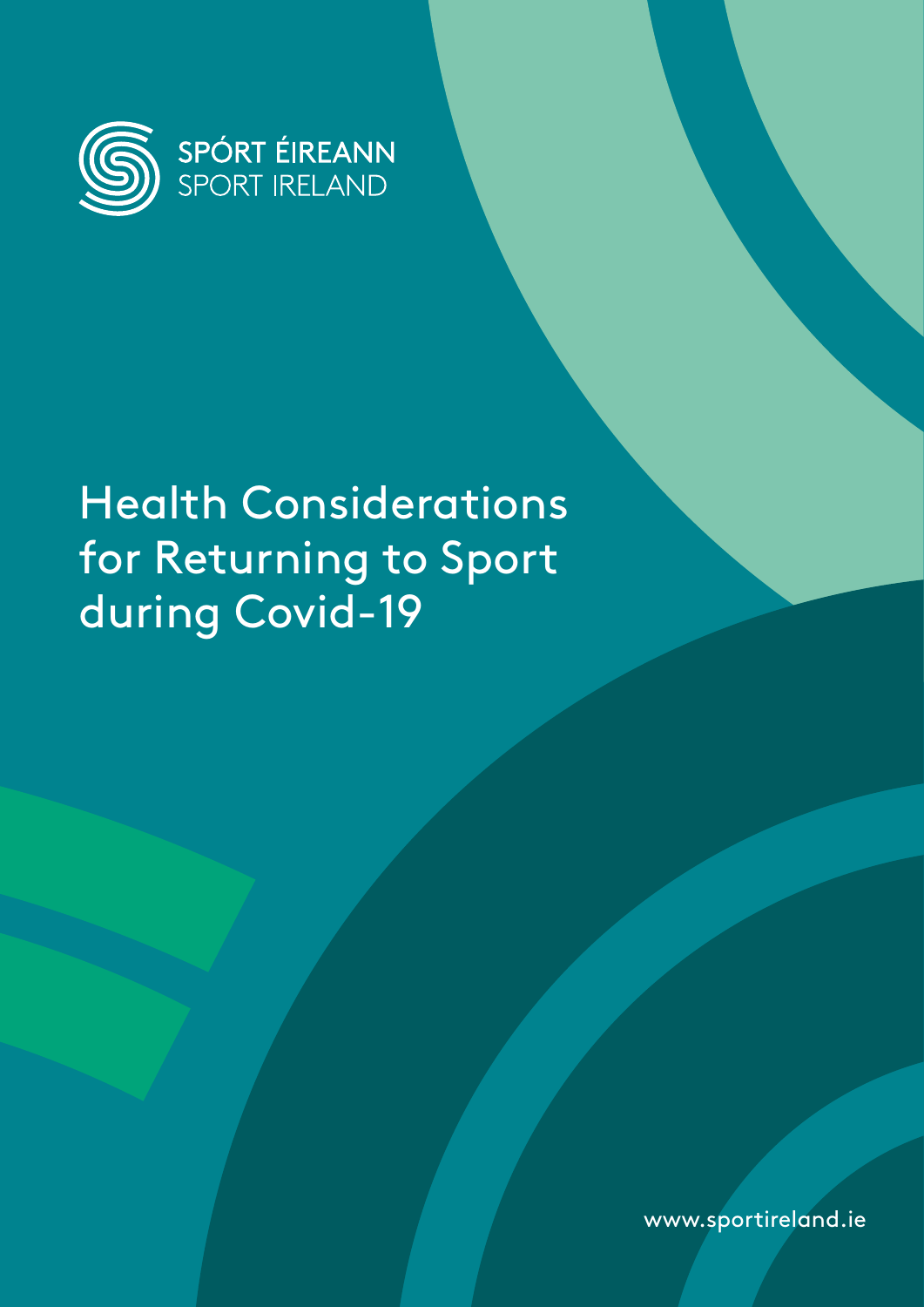### **Is it safe to exercise during the coronavirus pandemic? Does exercising increase your risk of infection?**

**Exercise is important and individuals should be encouraged to exercise provided they are well and asymptomatic.** There is evidence that moderate exercise performed for 20–30 min 3–4 times per week may strengthen the immune system and reduce the risk of viral infection. Exercise or training needs to be adjusted based on public health advice and restrictions. Outdoor activities are always preferable as the risk of transmission is reduced. The benefits of exercise outdoors are multifold, you are more likely to have higher Vitamin D levels which appears to be protective against significant COVID-19 infection. If training in a group one must be mindful that with more vigorous exercise the area of spread of respiratory droplets is greater and so a larger area should be allowed between participants where possible and in keeping with public health advice.



#### **Regular moderate exercise is beneficial and will reduce your risk of getting infection.**

Although regular moderate exercise is beneficial for the immune system, there are suggestions that regular, high intensity exercise, especially if you are not used to a higher intensity, can increase your risk of a viral infection. When returning to exercise you should not exceed your usual training programme. **When returning it is important to avoid sudden increases in training load as these can weaken your immune system, as well as increased risk of musculoskeletal injury.** 

For example if you are used to running 5km once a week, but have taken a few weeks off due to illness or due to inactivity incurred as a result of restrictions, then it is advisable to gradually increase your distance up to 5km over a few weeks.



**Exercising outdoors increases your Vitamin D levels. People with high Vitamin D levels appear to have less severe Covid-19 illness.**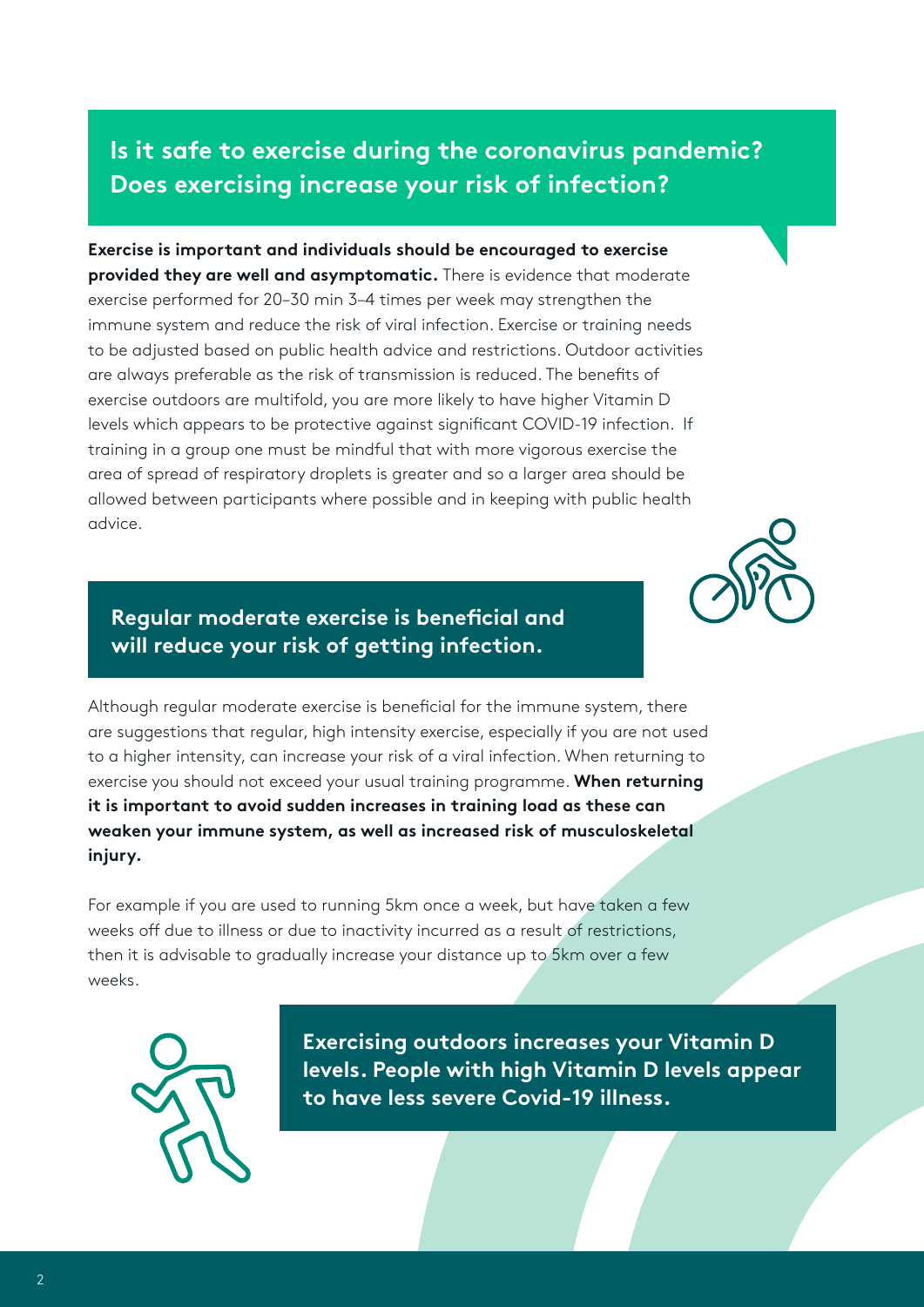## **I was diagnosed with COVID, is it safe to return to sport/ exercise?**

It must be stressed that it is always advised that athletes do not train/ exercise when ill. This is because

- further exercise can weaken an already over run immune system and make the infection more severe
- potential development of heart complications
- risk of spread of infection

We are aware that 80% of COVID-19 infections are mild and self limiting. However, in a small proportion of cases there is an apparent heightened risk of further deterioration later in the illness (around day 9) leading to worse chest infection and requirement for more intensive medical care. This makes COVID-19 unique from other viral illnesses.

If one contracts COVID-19 it is advised to take a more prolonged period of rest and gradual return to play. At least ≥10 days from onset of symptoms plus 7 days from symptom resolution. In the instance where COVID-19 is suspected but not confirmed this approach should also be taken.



**If you had Covid-19 you should take a more gradual approach to return to exercise. At least ≥10 days from onset of symptoms plus 7 days from symptom resolution. If you had a severe illness, (i.e. you were hospitalised), you should consult with your gp/ physician prior to returning to sport.**

If a person was hospitalised or had severe illness due to suspected or confirmed COVID-19 it is recommended that before returning back to sport or exercise after prolonged abstinence they should undergo a comprehensive clinical assessment with their physician/ general practitioner.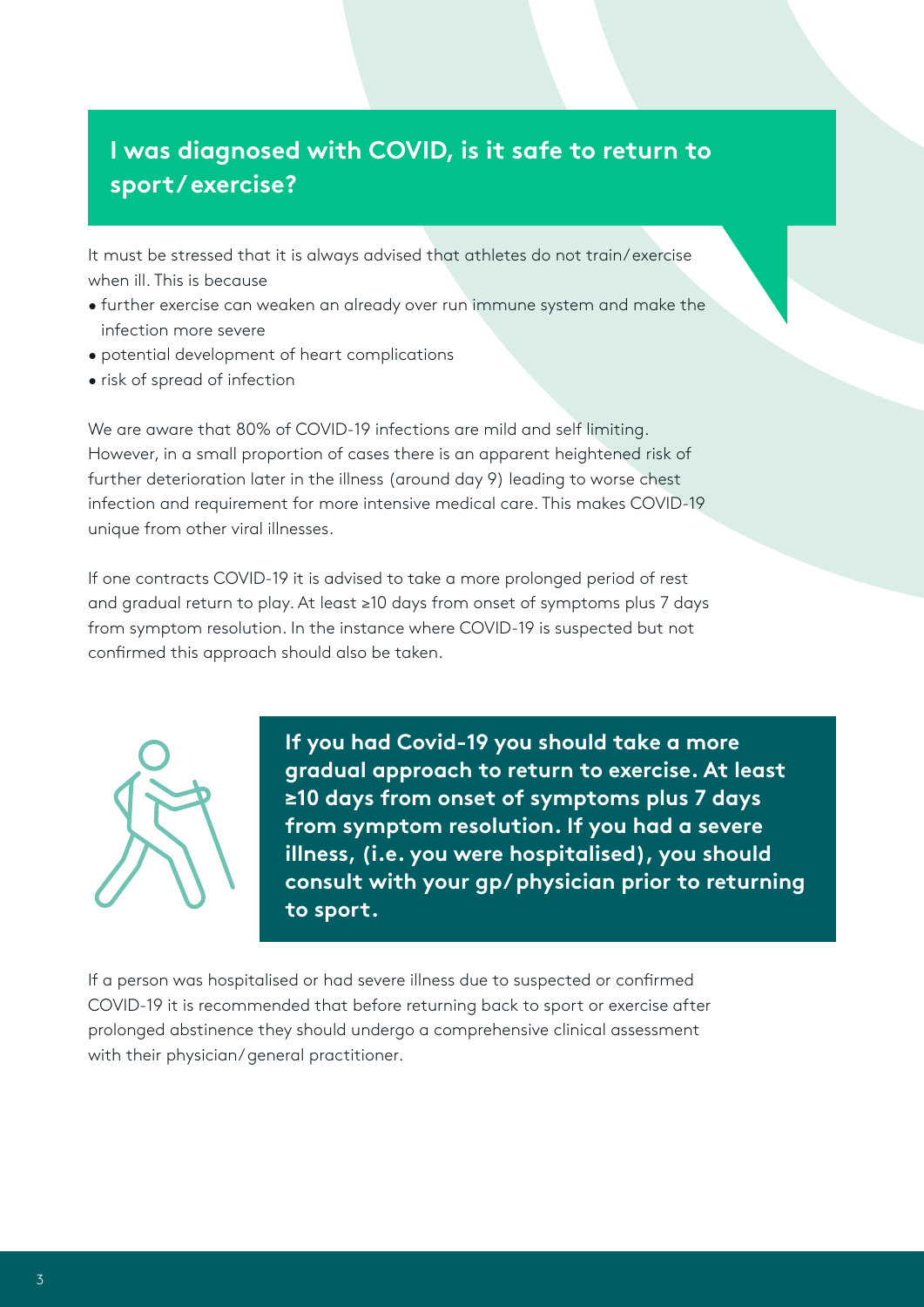## **Are athletes with asthma at higher risk of contracting COVID-19?**

Respiratory illness and in particular exercise induced asthma are common in many athletes, notably endurance athletes. It is important athletes optimise management of their asthma through their physician/ gp. **If an athlete has asthma which is well controlled they do not appear to be at higher risk of getting the virus.** It is important that this group continue to take care to avoid respiratory irritants such as air pollution or heavily chlorinated pools.



These recommendations were devised by Dr Jim O'Donovan, Dr Rod McLoughlin, Dr Alan Byrne and Dr Deirdre Ward, Consultant Cardiologist, Tallaght University Hospital

In conjunction with the Expert Advisory Group on Return to Sport [EAG Return to Sport](https://www.gov.ie/en/press-release/52cf81-ministers-ross-and-griffin-establish-return-to-sport-expert-group/)